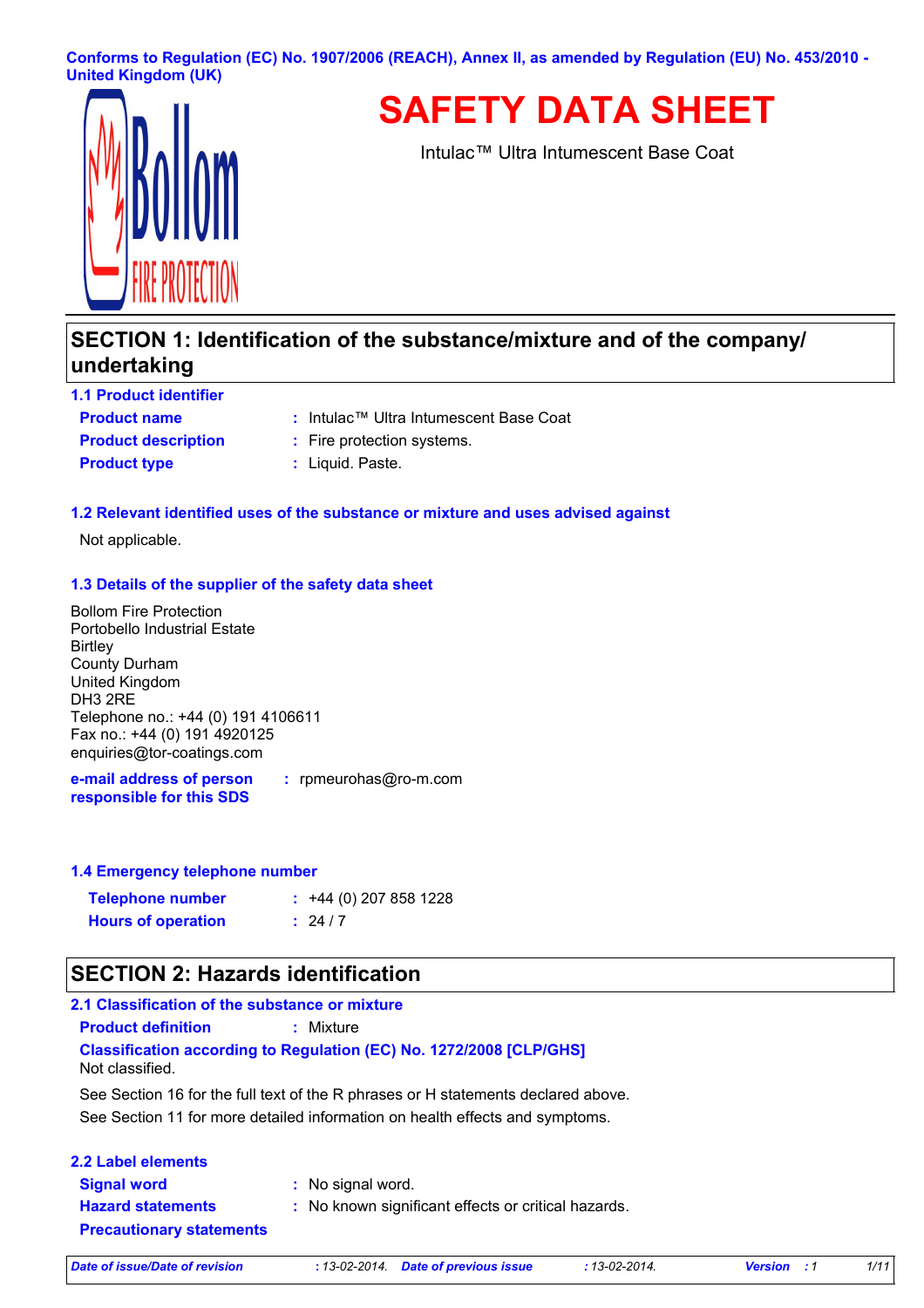## **SECTION 2: Hazards identification**

| <b>General</b>                                                                                                                                                  | : Keep out of reach of children. Read label before use. If medical advice is needed,<br>have product container or label at hand. |
|-----------------------------------------------------------------------------------------------------------------------------------------------------------------|----------------------------------------------------------------------------------------------------------------------------------|
| <b>Prevention</b>                                                                                                                                               | Not applicable.                                                                                                                  |
| <b>Response</b>                                                                                                                                                 | Not applicable.                                                                                                                  |
| <b>Storage</b>                                                                                                                                                  | Not applicable.                                                                                                                  |
| <b>Disposal</b>                                                                                                                                                 | Dispose of contents and container in accordance with all local, regional, national<br>and international regulations.             |
| <b>Supplemental label</b><br>elements                                                                                                                           | : Safety data sheet available on request.                                                                                        |
| <b>Annex XVII - Restrictions</b><br>on the manufacture,<br>placing on the market and<br>use of certain dangerous<br>substances, mixtures and<br><b>articles</b> | : Not applicable.                                                                                                                |
| <b>Special packaging requirements</b>                                                                                                                           |                                                                                                                                  |
| <b>Containers to be fitted</b><br>with child-resistant<br>fastenings                                                                                            | : Not applicable.                                                                                                                |
| <b>Tactile warning of danger</b>                                                                                                                                | : Not applicable.                                                                                                                |
| <b>2.3 Other hazards</b>                                                                                                                                        |                                                                                                                                  |
| <b>Substance meets the</b><br>criteria for PBT according<br>to Regulation (EC) No.<br>1907/2006, Annex XIII                                                     | : Not applicable.                                                                                                                |
| <b>Substance meets the</b><br>criteria for vPvB according<br>to Regulation (EC) No.<br>1907/2006, Annex XIII                                                    | : Not applicable.                                                                                                                |
| Other hazards which do<br>not result in classification                                                                                                          | : None known.                                                                                                                    |

# **SECTION 3: Composition/information on ingredients**

| <b>Substance/mixture</b>          | : Mixture                                             |         |                                                                                    |                                                                                      |             |
|-----------------------------------|-------------------------------------------------------|---------|------------------------------------------------------------------------------------|--------------------------------------------------------------------------------------|-------------|
|                                   |                                                       |         |                                                                                    | <b>Classification</b>                                                                |             |
| <b>Product/ingredient</b><br>name | <b>Identifiers</b>                                    | %       | <b>67/548/EEC</b>                                                                  | <b>Regulation (EC) No.</b><br>1272/2008 [CLP]                                        | <b>Type</b> |
| ethanol                           | IEC: 200-578-6<br>CAS: 64-17-5<br>Index: 603-002-00-5 | $1 - 5$ | $F$ ; R11                                                                          | Flam. Liq. 2, H225                                                                   | $[2]$       |
|                                   |                                                       |         | <b>See Section 16 for</b><br>the full text of the R-<br>phrases declared<br>above. | See Section 16 for the<br><b>full text of the H</b><br>statements declared<br>above. |             |

There are no additional ingredients present which, within the current knowledge of the supplier, are classified and contribute to the classification of the substance and hence require reporting in this section.

Type

[1] Substance classified with a health or environmental hazard

[2] Substance with a workplace exposure limit

[3] Substance meets the criteria for PBT according to Regulation (EC) No. 1907/2006, Annex XIII

[4] Substance meets the criteria for vPvB according to Regulation (EC) No. 1907/2006, Annex XIII

[5] Substance of equivalent concern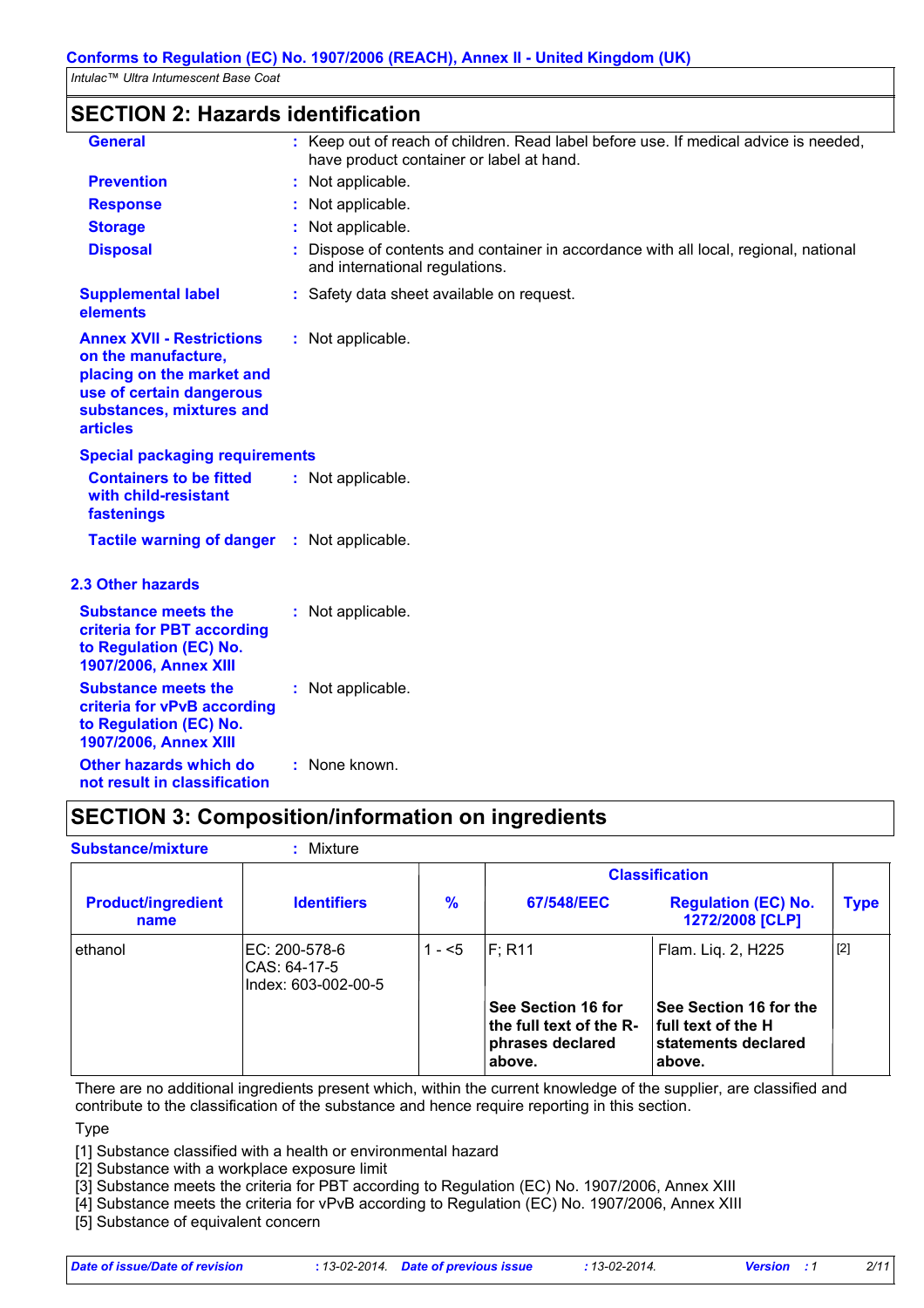## **SECTION 3: Composition/information on ingredients**

Occupational exposure limits, if available, are listed in Section 8.

## **SECTION 4: First aid measures**

| 4.1 Description of first aid measures |  |
|---------------------------------------|--|
|---------------------------------------|--|

| <b>General</b>                    | : In all cases of doubt, or when symptoms persist, seek medical attention. Never give<br>anything by mouth to an unconscious person. If unconscious, place in recovery<br>position and seek medical advice. |
|-----------------------------------|-------------------------------------------------------------------------------------------------------------------------------------------------------------------------------------------------------------|
| <b>Eye contact</b>                | : Check for and remove any contact lenses. Immediately flush eyes with running<br>water for at least 15 minutes, keeping eyelids open. Seek immediate medical<br>attention.                                 |
| <b>Inhalation</b>                 | : Remove to fresh air. Keep person warm and at rest. If not breathing, if breathing is<br>irregular or if respiratory arrest occurs, provide artificial respiration or oxygen by<br>trained personnel.      |
| <b>Skin contact</b>               | : Remove contaminated clothing and shoes. Wash skin thoroughly with soap and<br>water or use recognised skin cleanser. Do NOT use solvents or thinners.                                                     |
| <b>Ingestion</b>                  | : If swallowed, seek medical advice immediately and show the container or label.<br>Keep person warm and at rest. Do NOT induce vomiting.                                                                   |
| <b>Protection of first-aiders</b> | : No action shall be taken involving any personal risk or without suitable training.                                                                                                                        |

## **4.2 Most important symptoms and effects, both acute and delayed**

There are no data available on the mixture itself. See Sections 2 and 3 for details.

Repeated or prolonged contact with the mixture may cause removal of natural fat from the skin, resulting in nonallergic contact dermatitis and absorption through the skin.

If splashed in the eyes, the liquid may cause irritation and reversible damage.

This takes into account, where known, delayed and immediate effects and also chronic effects of components from short-term and long-term exposure by oral, inhalation and dermal routes of exposure and eye contact.

#### **4.3 Indication of any immediate medical attention and special treatment needed**

| Notes to physician         | : Treat symptomatically. Contact poison treatment specialist immediately if large<br>quantities have been ingested or inhaled. |
|----------------------------|--------------------------------------------------------------------------------------------------------------------------------|
| <b>Specific treatments</b> | No specific treatment.                                                                                                         |

See toxicological information (Section 11)

## **SECTION 5: Firefighting measures**

| 5.1 Extinguishing media                                   |                                                                                                                              |  |  |  |  |
|-----------------------------------------------------------|------------------------------------------------------------------------------------------------------------------------------|--|--|--|--|
| <b>Suitable extinguishing</b><br>media                    | : Recommended: alcohol-resistant foam, $CO2$ , powders, water spray.                                                         |  |  |  |  |
| <b>Unsuitable extinguishing</b><br>media                  | : Do not use water jet.                                                                                                      |  |  |  |  |
| 5.2 Special hazards arising from the substance or mixture |                                                                                                                              |  |  |  |  |
| <b>Hazards from the</b><br>substance or mixture           | : Fire will produce dense black smoke. Exposure to decomposition products may<br>cause a health hazard.                      |  |  |  |  |
| <b>Hazardous thermal</b><br>decomposition products        | : Decomposition products may include the following materials: carbon monoxide,<br>carbon dioxide, smoke, oxides of nitrogen. |  |  |  |  |
| <b>5.3 Advice for firefighters</b>                        |                                                                                                                              |  |  |  |  |
| <b>Special protective actions</b><br>for fire-fighters    | : Cool closed containers exposed to fire with water. Do not release runoff from fire to<br>drains or watercourses.           |  |  |  |  |
| <b>Special protective</b><br>equipment for fire-fighters  | : Appropriate breathing apparatus may be required.                                                                           |  |  |  |  |
| Date of issue/Date of revision                            | 3/11<br>$: 13 - 02 - 2014.$<br><b>Date of previous issue</b><br>$: 13 - 02 - 2014.$<br><b>Version</b><br>:1                  |  |  |  |  |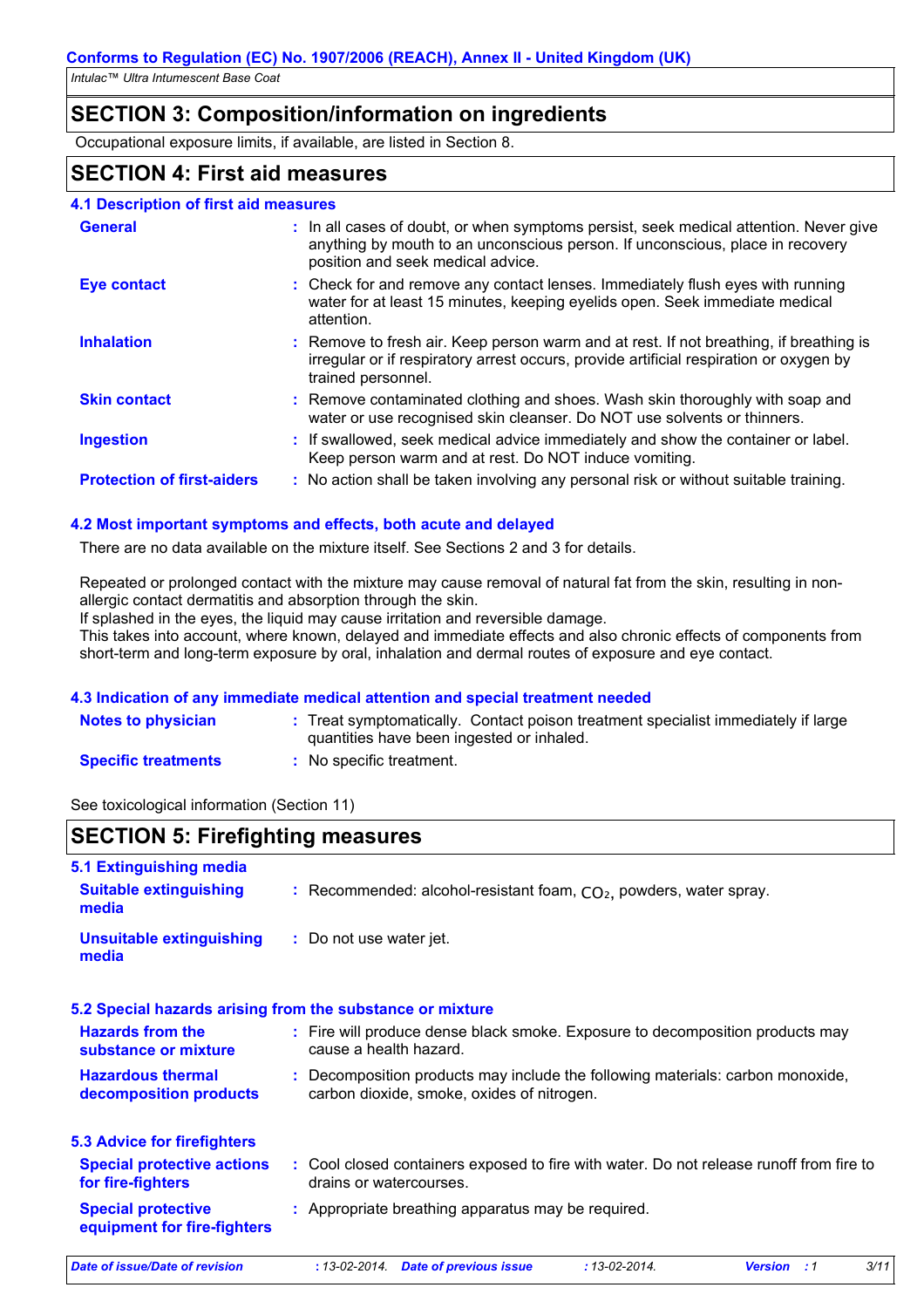# **SECTION 5: Firefighting measures**

**Additional information :** No unusual hazard if involved in a fire.

## **SECTION 6: Accidental release measures**

|                                                                                      | 6.1 Personal precautions, protective equipment and emergency procedures                                                                                                                                                                                                                                                                                                                                                                                                                                                                                                                                                                                               |
|--------------------------------------------------------------------------------------|-----------------------------------------------------------------------------------------------------------------------------------------------------------------------------------------------------------------------------------------------------------------------------------------------------------------------------------------------------------------------------------------------------------------------------------------------------------------------------------------------------------------------------------------------------------------------------------------------------------------------------------------------------------------------|
| For non-emergency<br>personnel                                                       | : Exclude sources of ignition and ventilate the area. Avoid breathing vapour or mist.<br>Refer to protective measures listed in sections 7 and 8.                                                                                                                                                                                                                                                                                                                                                                                                                                                                                                                     |
|                                                                                      | For emergency responders : If specialised clothing is required to deal with the spillage, take note of any<br>information in Section 8 on suitable and unsuitable materials. See also the<br>information in "For non-emergency personnel".                                                                                                                                                                                                                                                                                                                                                                                                                            |
| <b>6.2 Environmental</b><br>precautions                                              | : Do not allow to enter drains or watercourses. If the product contaminates lakes,<br>rivers, or sewers, inform the appropriate authorities in accordance with local<br>regulations.                                                                                                                                                                                                                                                                                                                                                                                                                                                                                  |
| <b>6.3 Methods and materials</b><br>for containment and<br>cleaning up               | : Contain and collect spillage with non-combustible, absorbent material e.g. sand,<br>earth, vermiculite or diatomaceous earth and place in container for disposal<br>according to local regulations (see Section 13). Preferably clean with a detergent.<br>Avoid using solvents.                                                                                                                                                                                                                                                                                                                                                                                    |
| <b>6.4 Reference to other</b><br><b>sections</b>                                     | : See Section 1 for emergency contact information.<br>See Section 8 for information on appropriate personal protective equipment.<br>See Section 13 for additional waste treatment information.                                                                                                                                                                                                                                                                                                                                                                                                                                                                       |
| <b>SECTION 7: Handling and storage</b>                                               |                                                                                                                                                                                                                                                                                                                                                                                                                                                                                                                                                                                                                                                                       |
| <b>7.1 Precautions for safe</b><br>handling                                          | : Keep away from heat, sparks and flame. No sparking tools should be used.<br>Avoid contact with skin and eyes. Avoid the inhalation of dust, particulates, spray or<br>mist arising from the application of this mixture. Avoid inhalation of dust from<br>sanding.<br>Eating, drinking and smoking should be prohibited in areas where this material is<br>handled, stored and processed.<br>Put on appropriate personal protective equipment (see Section 8).<br>Never use pressure to empty. Container is not a pressure vessel.<br>Always keep in containers made from the same material as the original one.<br>Comply with the health and safety at work laws. |
| <b>7.2 Conditions for safe</b><br>storage, including any<br><b>incompatibilities</b> | : Store in accordance with local regulations.<br>Notes on joint storage<br>Keep away from: oxidising agents, strong alkalis, strong acids.                                                                                                                                                                                                                                                                                                                                                                                                                                                                                                                            |

away from: oxidising agents, strong alkalis, strong acids. **Additional information on storage conditions**

Observe label precautions. Store in a dry, cool and well-ventilated area. Keep away from heat and direct sunlight. Keep container tightly closed. Keep away from sources of ignition. No smoking. Prevent unauthorised access.

Containers that have been opened must be carefully resealed and kept upright to prevent leakage.

| 7.3 Specific end use(s)                 |                  |
|-----------------------------------------|------------------|
| <b>Recommendations</b>                  | : Not available. |
| Industrial sector specific<br>solutions | : Not available. |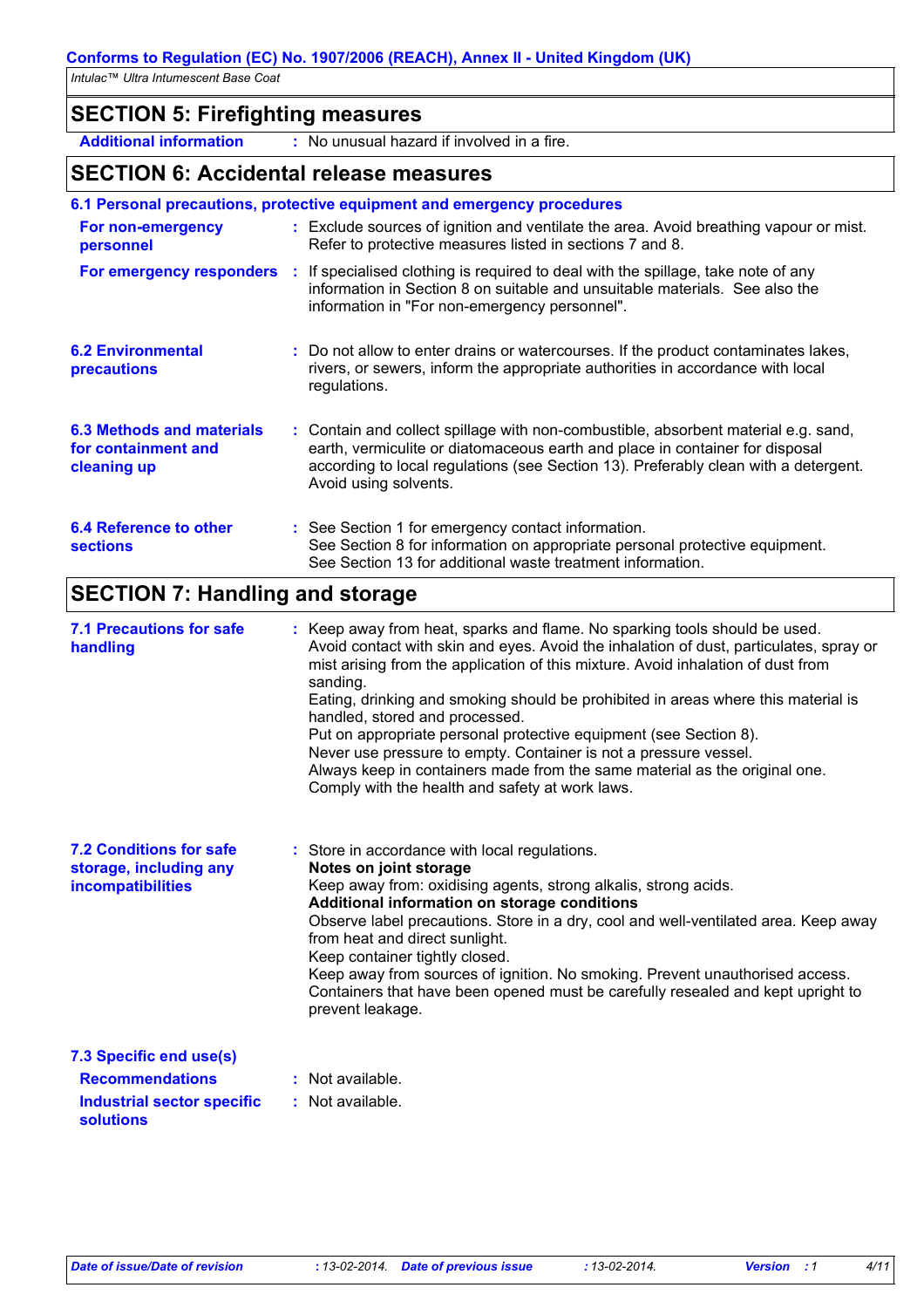# **SECTION 8: Exposure controls/personal protection**

## **8.1 Control parameters**

## **Occupational exposure limits**

| <b>Product/ingredient name</b>                                                                                                                                                                                                                                                                                                                                                                                                                                                                                                                                                                                                                                                                                                                                                                                              |                             | <b>Exposure limit values</b><br>EH40/2005 WELs (United Kingdom (UK), 12/2011).<br>TWA: 1920 mg/m <sup>3</sup> 8 hours.<br>TWA: 1000 ppm 8 hours.                                                                                                                                                                                                                                                                                                                                                            |                     |                    |      |  |
|-----------------------------------------------------------------------------------------------------------------------------------------------------------------------------------------------------------------------------------------------------------------------------------------------------------------------------------------------------------------------------------------------------------------------------------------------------------------------------------------------------------------------------------------------------------------------------------------------------------------------------------------------------------------------------------------------------------------------------------------------------------------------------------------------------------------------------|-----------------------------|-------------------------------------------------------------------------------------------------------------------------------------------------------------------------------------------------------------------------------------------------------------------------------------------------------------------------------------------------------------------------------------------------------------------------------------------------------------------------------------------------------------|---------------------|--------------------|------|--|
| ethanol                                                                                                                                                                                                                                                                                                                                                                                                                                                                                                                                                                                                                                                                                                                                                                                                                     |                             |                                                                                                                                                                                                                                                                                                                                                                                                                                                                                                             |                     |                    |      |  |
| <b>Recommended monitoring</b><br>procedures                                                                                                                                                                                                                                                                                                                                                                                                                                                                                                                                                                                                                                                                                                                                                                                 | substances.                 | If this product contains ingredients with exposure limits, personal, workplace<br>atmosphere or biological monitoring may be required to determine the effectiveness<br>of the ventilation or other control measures and/or the necessity to use respiratory<br>protective equipment. Reference should be made to European Standard EN 689 for<br>methods for the assessment of exposure by inhalation to chemical agents and<br>national guidance documents for methods for the determination of hazardous |                     |                    |      |  |
| <b>DNELs/DMELs</b><br>No DNELs/DMELs available.                                                                                                                                                                                                                                                                                                                                                                                                                                                                                                                                                                                                                                                                                                                                                                             |                             |                                                                                                                                                                                                                                                                                                                                                                                                                                                                                                             |                     |                    |      |  |
| <b>PNECs</b><br>No PNECs available                                                                                                                                                                                                                                                                                                                                                                                                                                                                                                                                                                                                                                                                                                                                                                                          |                             |                                                                                                                                                                                                                                                                                                                                                                                                                                                                                                             |                     |                    |      |  |
| <b>8.2 Exposure controls</b>                                                                                                                                                                                                                                                                                                                                                                                                                                                                                                                                                                                                                                                                                                                                                                                                |                             |                                                                                                                                                                                                                                                                                                                                                                                                                                                                                                             |                     |                    |      |  |
| <b>Appropriate engineering</b><br><b>controls</b>                                                                                                                                                                                                                                                                                                                                                                                                                                                                                                                                                                                                                                                                                                                                                                           |                             | : Provide adequate ventilation. Where reasonably practicable, this should be<br>achieved by the use of local exhaust ventilation and good general extraction.                                                                                                                                                                                                                                                                                                                                               |                     |                    |      |  |
| <b>Individual protection measures</b>                                                                                                                                                                                                                                                                                                                                                                                                                                                                                                                                                                                                                                                                                                                                                                                       |                             |                                                                                                                                                                                                                                                                                                                                                                                                                                                                                                             |                     |                    |      |  |
| <b>Hygiene measures</b>                                                                                                                                                                                                                                                                                                                                                                                                                                                                                                                                                                                                                                                                                                                                                                                                     |                             | : Wash hands, forearms and face thoroughly after handling chemical products, before<br>eating, smoking and using the lavatory and at the end of the working period.<br>Appropriate techniques should be used to remove potentially contaminated clothing.<br>Wash contaminated clothing before reusing. Ensure that eyewash stations and<br>safety showers are close to the workstation location.                                                                                                           |                     |                    |      |  |
| <b>Eye/face protection</b>                                                                                                                                                                                                                                                                                                                                                                                                                                                                                                                                                                                                                                                                                                                                                                                                  |                             | : Safety glasses with side shields. (EN166)                                                                                                                                                                                                                                                                                                                                                                                                                                                                 |                     |                    |      |  |
| <b>Skin protection</b>                                                                                                                                                                                                                                                                                                                                                                                                                                                                                                                                                                                                                                                                                                                                                                                                      |                             |                                                                                                                                                                                                                                                                                                                                                                                                                                                                                                             |                     |                    |      |  |
| <b>Hand protection</b>                                                                                                                                                                                                                                                                                                                                                                                                                                                                                                                                                                                                                                                                                                                                                                                                      |                             |                                                                                                                                                                                                                                                                                                                                                                                                                                                                                                             |                     |                    |      |  |
| There is no one glove material or combination of materials that will give unlimited resistance to any individual or<br>combination of chemicals.<br>The breakthrough time must be greater than the end use time of the product.<br>The instructions and information provided by the glove manufacturer on use, storage, maintenance and<br>replacement must be followed.<br>Gloves should be replaced regularly and if there is any sign of damage to the glove material.<br>Always ensure that gloves are free from defects and that they are stored and used correctly.<br>The performance or effectiveness of the glove may be reduced by physical/chemical damage and poor<br>maintenance.<br>Barrier creams may help to protect the exposed areas of the skin but should not be applied once exposure has<br>occurred. |                             |                                                                                                                                                                                                                                                                                                                                                                                                                                                                                                             |                     |                    |      |  |
| <b>Gloves</b>                                                                                                                                                                                                                                                                                                                                                                                                                                                                                                                                                                                                                                                                                                                                                                                                               |                             | : For prolonged or repeated handling, use the following type of gloves:                                                                                                                                                                                                                                                                                                                                                                                                                                     |                     |                    |      |  |
|                                                                                                                                                                                                                                                                                                                                                                                                                                                                                                                                                                                                                                                                                                                                                                                                                             | Recommended: nitrile rubber |                                                                                                                                                                                                                                                                                                                                                                                                                                                                                                             |                     |                    |      |  |
|                                                                                                                                                                                                                                                                                                                                                                                                                                                                                                                                                                                                                                                                                                                                                                                                                             | EN 374-3:2003               | The recommendation for the type or types of glove to use when handling this<br>product is based on information from the following source:                                                                                                                                                                                                                                                                                                                                                                   |                     |                    |      |  |
|                                                                                                                                                                                                                                                                                                                                                                                                                                                                                                                                                                                                                                                                                                                                                                                                                             |                             | The user must check that the final choice of type of glove selected for handling this<br>product is the most appropriate and takes into account the particular conditions of<br>use, as included in the user's risk assessment.                                                                                                                                                                                                                                                                             |                     |                    |      |  |
| <b>Body protection</b>                                                                                                                                                                                                                                                                                                                                                                                                                                                                                                                                                                                                                                                                                                                                                                                                      |                             | : Wear overalls or long sleeved shirt. (EN 467)                                                                                                                                                                                                                                                                                                                                                                                                                                                             |                     |                    |      |  |
| Date of issue/Date of revision                                                                                                                                                                                                                                                                                                                                                                                                                                                                                                                                                                                                                                                                                                                                                                                              |                             | : 13-02-2014. Date of previous issue                                                                                                                                                                                                                                                                                                                                                                                                                                                                        | $: 13 - 02 - 2014.$ | <b>Version</b> : 1 | 5/11 |  |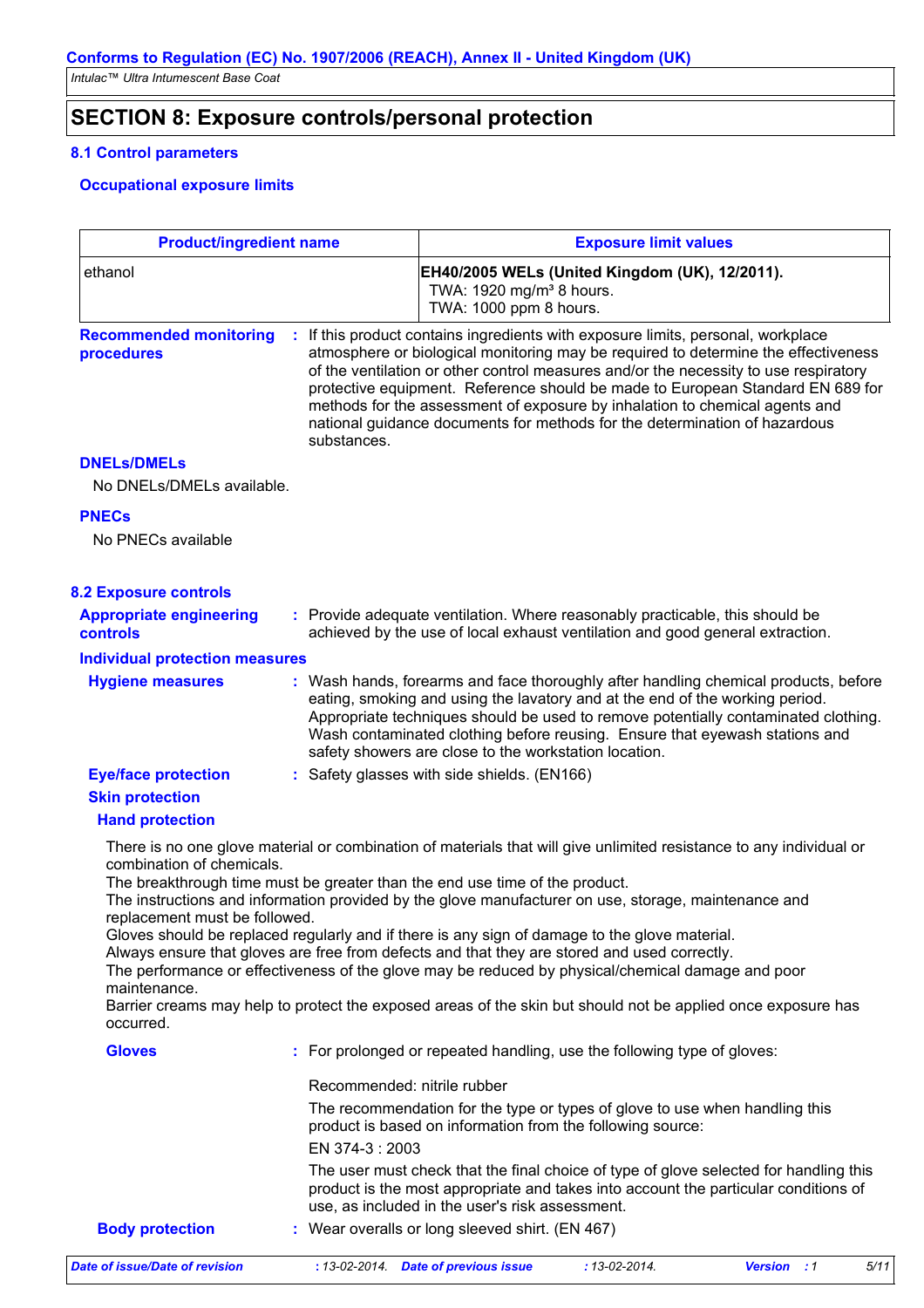# **SECTION 8: Exposure controls/personal protection**

| <b>Other skin protection</b>              | : Appropriate footwear and any additional skin protection measures should be<br>selected based on the task being performed and the risks involved and should be<br>approved by a specialist before handling this product.                                       |
|-------------------------------------------|-----------------------------------------------------------------------------------------------------------------------------------------------------------------------------------------------------------------------------------------------------------------|
| <b>Respiratory protection</b>             | : Not applicable.<br>Respirator selection must be based on known or anticipated exposure levels, the<br>hazards of the product and the safe working limits of the selected respirator.<br>Recommended: organic vapour (Type A) and particulate filter (EN 140). |
| <b>Environmental exposure</b><br>controls | : Do not allow to enter drains or watercourses.                                                                                                                                                                                                                 |

# **SECTION 9: Physical and chemical properties**

| 9.1 Information on basic physical and chemical properties   |                                                                                                                                                                                                                                                   |
|-------------------------------------------------------------|---------------------------------------------------------------------------------------------------------------------------------------------------------------------------------------------------------------------------------------------------|
| <b>Appearance</b>                                           |                                                                                                                                                                                                                                                   |
| <b>Physical state</b>                                       | : Liquid.                                                                                                                                                                                                                                         |
| <b>Colour</b>                                               | $:$ Clear.                                                                                                                                                                                                                                        |
| <b>Odour</b>                                                | : Characteristic.                                                                                                                                                                                                                                 |
| pH                                                          | : 4.5                                                                                                                                                                                                                                             |
| <b>Melting point/freezing point</b>                         | $: 0^{\circ}C$                                                                                                                                                                                                                                    |
| <b>Initial boiling point and boiling</b><br>range           | $:$ >100 $^{\circ}$ C                                                                                                                                                                                                                             |
| <b>Flash point</b>                                          | : Closed cup: Not applicable. [Product does not sustain combustion.]                                                                                                                                                                              |
| <b>Evaporation rate</b>                                     | $:$ <1 (butyl acetate = 1)                                                                                                                                                                                                                        |
| <b>Flammability (solid, gas)</b>                            | : Non-flammable in the presence of the following materials or conditions: open<br>flames, sparks and static discharge, heat and shocks and mechanical impacts.<br>Nonflammable, but will burn on prolonged exposure to flame or high temperature. |
| <b>Burning time</b>                                         | : Not applicable.                                                                                                                                                                                                                                 |
| <b>Burning rate</b>                                         | : Not applicable.                                                                                                                                                                                                                                 |
| <b>Upper/lower flammability or</b><br>explosive limits      | : Not applicable.                                                                                                                                                                                                                                 |
| <b>Vapour pressure</b>                                      | : 2.3 kPa [room temperature]                                                                                                                                                                                                                      |
| <b>Vapour density</b>                                       | : $>1$ [Air = 1]                                                                                                                                                                                                                                  |
| <b>Relative density</b>                                     | $: 1.3 \text{ to } 1.35$                                                                                                                                                                                                                          |
| <b>Solubility(ies)</b>                                      | : Soluble in the following materials: cold water and hot water.<br>Very slightly soluble in the following materials: methanol and acetone.                                                                                                        |
| <b>Solubility in water</b>                                  | : Not available.                                                                                                                                                                                                                                  |
| Partition coefficient: n-octanol/ : Not available.<br>water |                                                                                                                                                                                                                                                   |
| <b>Auto-ignition temperature</b>                            | : Not available.                                                                                                                                                                                                                                  |
| <b>Decomposition temperature</b>                            | : Not available.                                                                                                                                                                                                                                  |
| <b>Viscosity</b>                                            | : Dynamic (room temperature): 750 mPa·s                                                                                                                                                                                                           |
| <b>Explosive properties</b>                                 | : Not applicable.                                                                                                                                                                                                                                 |
| <b>Oxidising properties</b>                                 | : Not available.                                                                                                                                                                                                                                  |
|                                                             |                                                                                                                                                                                                                                                   |

#### **9.2 Other information**

No additional information.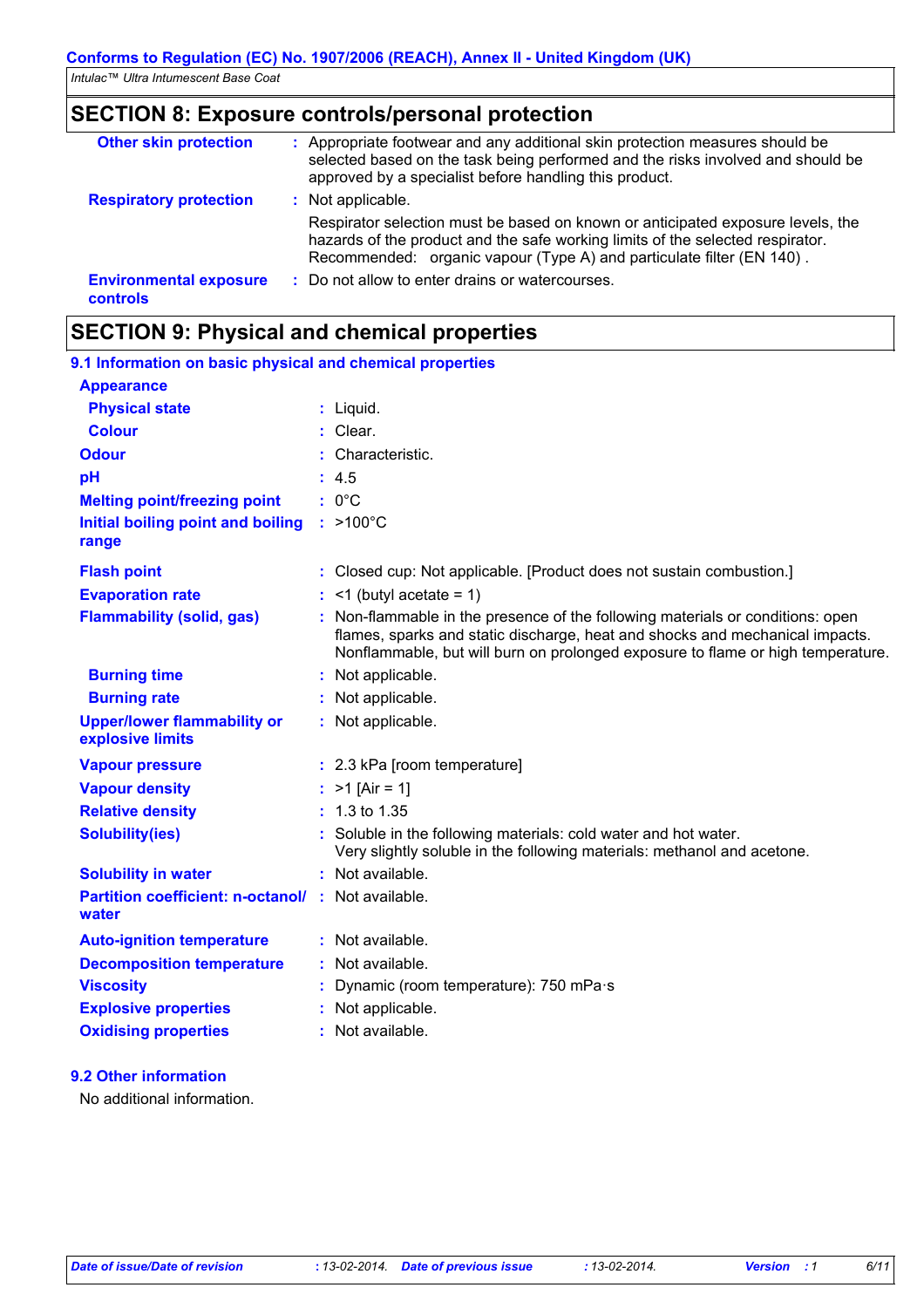# **SECTION 10: Stability and reactivity**

| <b>10.1 Reactivity</b>                          | : No specific test data related to reactivity available for this product or its ingredients.                                                                                                  |
|-------------------------------------------------|-----------------------------------------------------------------------------------------------------------------------------------------------------------------------------------------------|
| <b>10.2 Chemical stability</b>                  | : Stable under recommended storage and handling conditions (see Section 7).                                                                                                                   |
| 10.3 Possibility of<br>hazardous reactions      | : Under normal conditions of storage and use, hazardous reactions will not occur.                                                                                                             |
| <b>10.4 Conditions to avoid</b>                 | : When exposed to high temperatures may produce hazardous decomposition<br>products.                                                                                                          |
| 10.5 Incompatible materials                     | : Keep away from the following materials to prevent strong exothermic reactions:<br>oxidising agents, strong alkalis, strong acids.                                                           |
| <b>10.6 Hazardous</b><br>decomposition products | : Under normal conditions of storage and use, hazardous decomposition products<br>should not be produced. If involved in a fire, toxic gases including CO, CO2 and<br>smoke can be generated. |
|                                                 |                                                                                                                                                                                               |

## **SECTION 11: Toxicological information**

## **11.1 Information on toxicological effects**

There are no data available on the mixture itself. See Sections 2 and 3 for details.

Repeated or prolonged contact with the mixture may cause removal of natural fat from the skin, resulting in nonallergic contact dermatitis and absorption through the skin.

If splashed in the eyes, the liquid may cause irritation and reversible damage.

This takes into account, where known, delayed and immediate effects and also chronic effects of components from short-term and long-term exposure by oral, inhalation and dermal routes of exposure and eye contact.

#### **Acute toxicity**

| <b>Product/ingredient name</b> | <b>Result</b>                              | <b>Species</b> | Dose                              | <b>Exposure</b> |
|--------------------------------|--------------------------------------------|----------------|-----------------------------------|-----------------|
| l ethanol                      | <b>LC50 Inhalation Vapour</b><br>LD50 Oral | Rat<br>Rat     | 124700 mg/m <sup>3</sup><br>`g/kg | I4 hours        |

**Conclusion/Summary :** Not available.

#### **Irritation/Corrosion**

| <b>Product/ingredient name</b>                    | <b>Result</b>            | <b>Species</b> | <b>Score</b>             | <b>Exposure</b>                          | <b>Observation</b> |
|---------------------------------------------------|--------------------------|----------------|--------------------------|------------------------------------------|--------------------|
| ethanol                                           | Eyes - Mild irritant     | Rabbit         | $\blacksquare$           | 24 hours 500                             |                    |
|                                                   | Eyes - Moderate irritant | Rabbit         | $\overline{\phantom{a}}$ | milligrams<br>0.066666667<br>minutes 100 |                    |
|                                                   | Eyes - Moderate irritant | Rabbit         | $\overline{\phantom{a}}$ | milligrams<br>100<br><b>Imicroliters</b> |                    |
|                                                   | Eyes - Severe irritant   | Rabbit         | $\qquad \qquad$          | 500<br>milligrams                        |                    |
|                                                   | Skin - Mild irritant     | Rabbit         | $\overline{\phantom{a}}$ | 400<br>milligrams                        |                    |
|                                                   | Skin - Moderate irritant | Rabbit         | $\qquad \qquad$          | 24 hours 20<br>milligrams                |                    |
| <b>Conclusion/Summary</b><br><b>Sensitisation</b> | : Not available.         |                |                          |                                          |                    |
| <b>Conclusion/Summary</b><br><b>Mutagenicity</b>  | : Not available.         |                |                          |                                          |                    |
| <b>Conclusion/Summary</b>                         | : Not available.         |                |                          |                                          |                    |

**Conclusion/Summary :** Not available.

**Carcinogenicity**

*Date of issue/Date of revision* **:** *13-02-2014. Date of previous issue : 13-02-2014. Version : 1 7/11*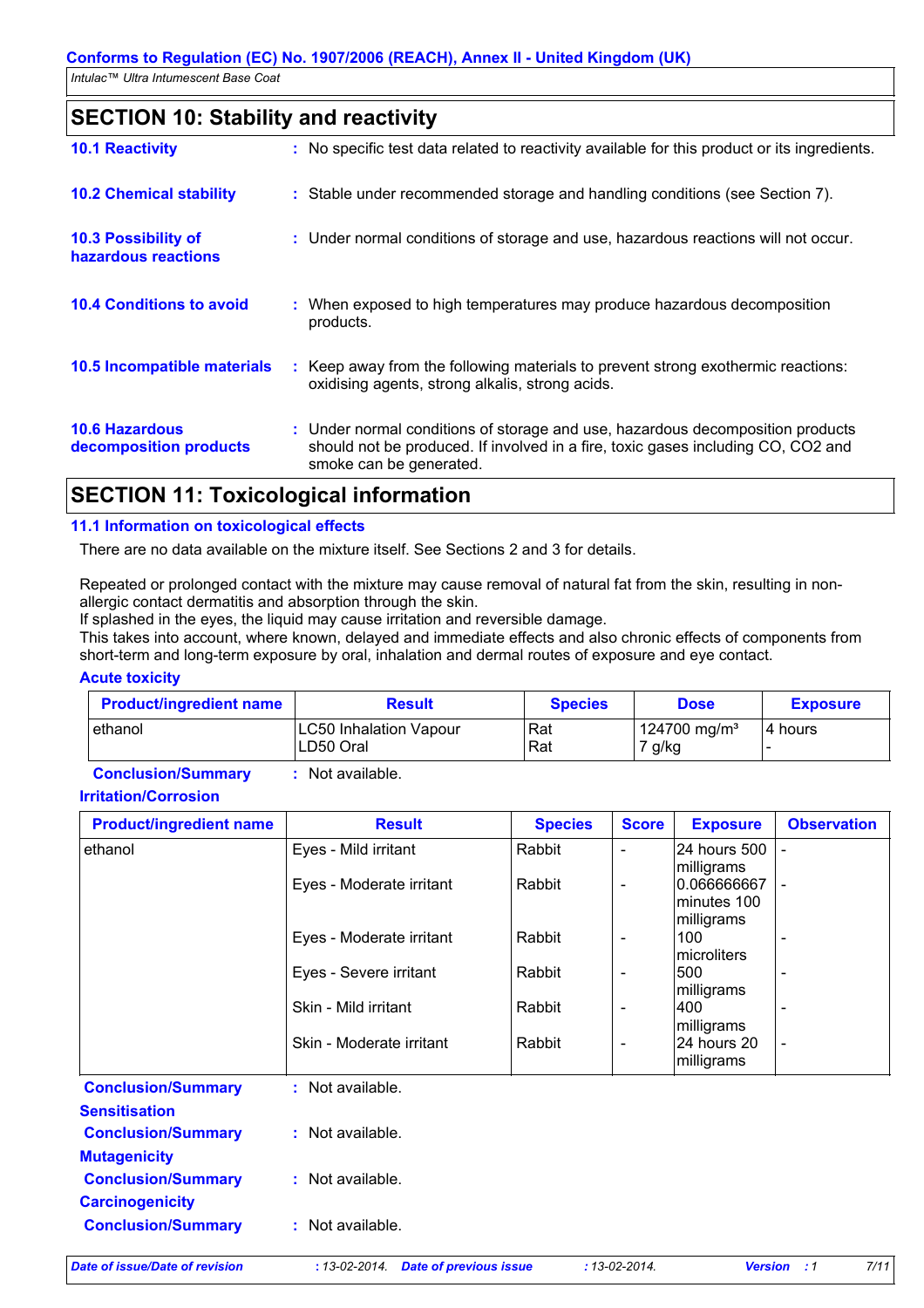# **SECTION 11: Toxicological information**

| <b>Reproductive toxicity</b>                                       |                  |  |
|--------------------------------------------------------------------|------------------|--|
| <b>Conclusion/Summary</b>                                          | : Not available. |  |
| <b>Teratogenicity</b>                                              |                  |  |
| <b>Conclusion/Summary</b>                                          | : Not available. |  |
| Specific target organ toxicity (single exposure)<br>Not available. |                  |  |
| <b>Specific target organ toxicity (repeated exposure)</b>          |                  |  |

Not available.

## **Aspiration hazard**

Not available.

**Other information :** : Not available.

# **SECTION 12: Ecological information**

#### **12.1 Toxicity**

There are no data available on the mixture itself. Do not allow to enter drains or watercourses.

| <b>Product/ingredient name</b> | <b>Result</b>                                               | <b>Species</b>              | <b>Exposure</b> |
|--------------------------------|-------------------------------------------------------------|-----------------------------|-----------------|
| ethanol                        | Acute EC50 17.921 mg/l Marine water                         | Algae - Ulva pertusa        | 96 hours        |
|                                | Acute LC50 25500 µg/l Marine water                          | Crustaceans - Artemia       | 48 hours        |
|                                |                                                             | franciscana - Larvae        |                 |
|                                | Acute LC50 5680 mg/l Fresh water                            | Daphnia spec. - Daphnia     | 148 hours       |
|                                |                                                             | magna - Neonate             |                 |
|                                | Acute LC50 12720 ppm Fresh water                            | Fish - Pimephales promelas  | 96 hours        |
|                                | Chronic NOEC 4.995 mg/l Marine water   Algae - Ulva pertusa |                             | 96 hours        |
|                                | Chronic NOEC 0.375 ul/L Fresh water                         | Fish - Gambusia holbrooki - | 12 weeks        |
|                                |                                                             | Larvae                      |                 |

**Conclusion/Summary :** Not available.

#### **12.2 Persistence and degradability**

| <b>Product/ingredient name</b> | <b>Test</b>              | <b>Result</b> |                             | <b>Dose</b> |         | <b>Inoculum</b>  |
|--------------------------------|--------------------------|---------------|-----------------------------|-------------|---------|------------------|
| ethanol                        |                          |               | 97.36 % - Readily - 20 days |             |         |                  |
| <b>Conclusion/Summary</b>      |                          |               |                             |             |         |                  |
| <b>Product/ingredient name</b> | <b>Aquatic half-life</b> |               | <b>Photolysis</b>           |             |         | Biodegradability |
| ethanol                        |                          |               |                             |             | Readily |                  |

#### **12.3 Bioaccumulative potential**

| <b>Product/ingredient name</b> | <b>⊥LoɑP</b> ow | DOP | <b>Potential</b> |
|--------------------------------|-----------------|-----|------------------|
| ethanol                        | -0.3            |     | low              |

## **12.4 Mobility in soil**

| <b>Soil/water partition</b><br><b>coefficient (Koc)</b> | : Not available. |
|---------------------------------------------------------|------------------|
| <b>Mobility</b>                                         | : Not available. |

## **12.5 Results of PBT and vPvB assessment**

**PBT :** Not applicable.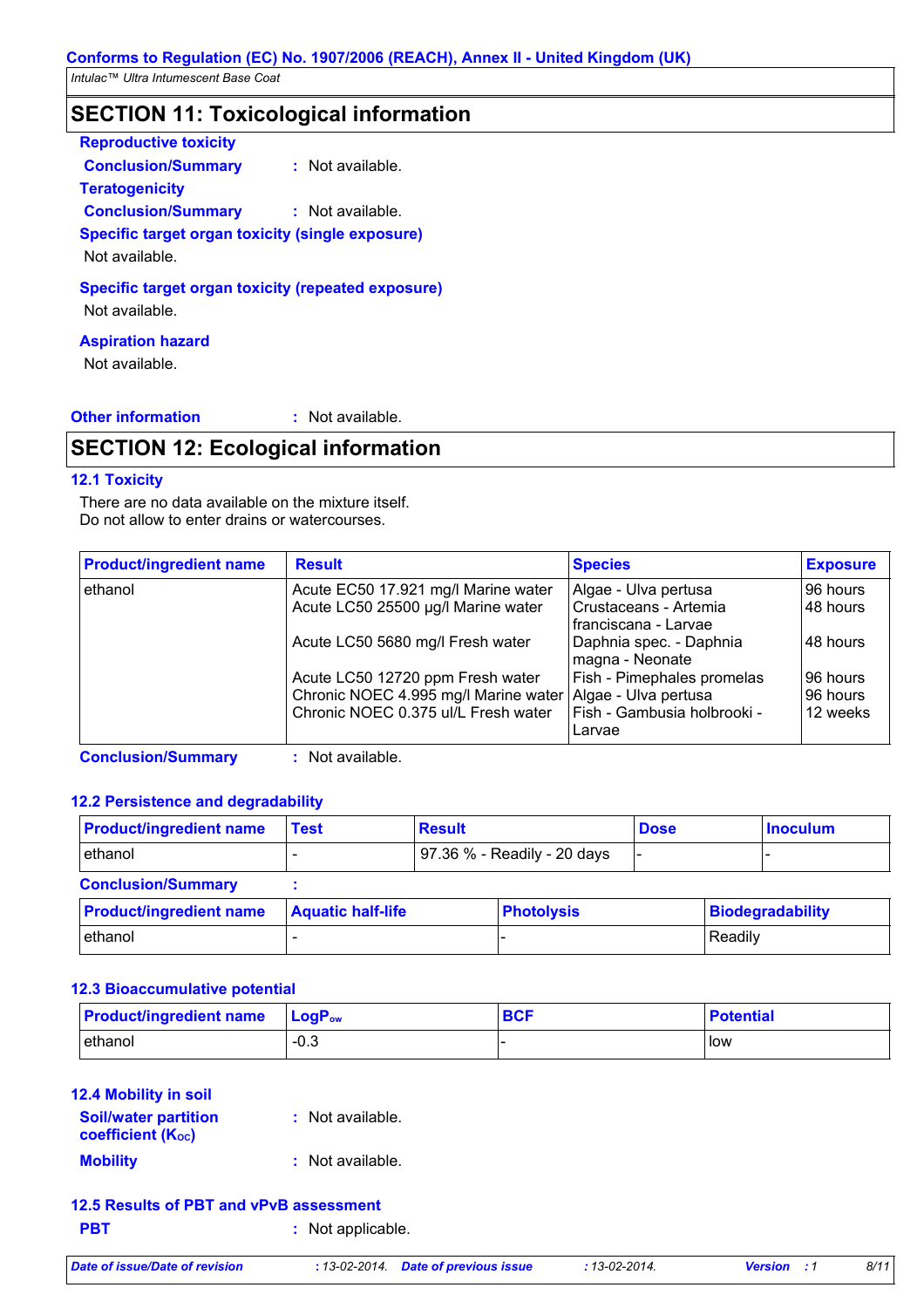## **SECTION 12: Ecological information**

P: Not available. B: Not available. T: Not available.

# **vPvB :** Not applicable.

vP: Not available. vB: Not available.

**12.6 Other adverse effects** : No known significant effects or critical hazards.

## **SECTION 13: Disposal considerations**

#### Within the present knowledge of the supplier, this product is not regarded as hazardous waste, as defined by EU Directive 91/689/EEC. **Hazardous waste : Methods of disposal : 13.1 Waste treatment methods Product** The generation of waste should be avoided or minimised wherever possible. Significant quantities of waste product residues should not be disposed of via the foul sewer but processed in a suitable effluent treatment plant. Dispose of surplus and non-recyclable products via a licensed waste disposal contractor. Disposal of this product, solutions and any by-products should at all times comply with the requirements of environmental protection and waste disposal legislation and any regional local authority requirements. : Do not allow to enter drains or watercourses. Dispose of according to all federal, state and local applicable regulations. **Disposal considerations :**

## **European waste catalogue (EWC)**

The European Waste Catalogue classification of this product, when disposed of as waste, is:

| <b>Waste code</b>              | <b>Waste designation</b>                                                                                                                                                                                                                                                |  |  |  |  |
|--------------------------------|-------------------------------------------------------------------------------------------------------------------------------------------------------------------------------------------------------------------------------------------------------------------------|--|--|--|--|
| 08 01 12                       | waste paint and varnish other than those mentioned in 08 01 11                                                                                                                                                                                                          |  |  |  |  |
| <b>Packaging</b>               |                                                                                                                                                                                                                                                                         |  |  |  |  |
| <b>Methods of disposal</b>     | : The generation of waste should be avoided or minimised wherever possible. Waste<br>packaging should be recycled. Incineration or landfill should only be considered<br>when recycling is not feasible.                                                                |  |  |  |  |
| <b>Disposal considerations</b> | : Using information provided in this safety data sheet, advice should be obtained from<br>the relevant waste authority on the classification of empty containers.<br>Empty containers must be scrapped or reconditioned.<br>Not emptied containers are hazardous waste. |  |  |  |  |
| <b>Special precautions</b>     | : This material and its container must be disposed of in a safe way. Empty containers<br>or liners may retain some product residues. Avoid dispersal of spilt material and<br>runoff and contact with soil, waterways, drains and sewers.                               |  |  |  |  |

## **SECTION 14: Transport information**

|                                           | <b>ADR/RID</b>           | <b>IMDG</b>    | <b>IATA</b>              |  |
|-------------------------------------------|--------------------------|----------------|--------------------------|--|
| 14.1 UN number                            | Not regulated.           | Not regulated. | Not regulated.           |  |
| 14.2 UN proper<br>shipping name           | $\overline{\phantom{a}}$ |                | $\overline{\phantom{a}}$ |  |
| <b>14.3 Transport</b><br>hazard class(es) | -                        | -              | $\overline{\phantom{a}}$ |  |
| <b>14.4 Packing</b><br>group              | -                        | ۰              | $\overline{\phantom{a}}$ |  |
| 14.5<br><b>Environmental</b><br>hazards   | No.                      | No.            | No.                      |  |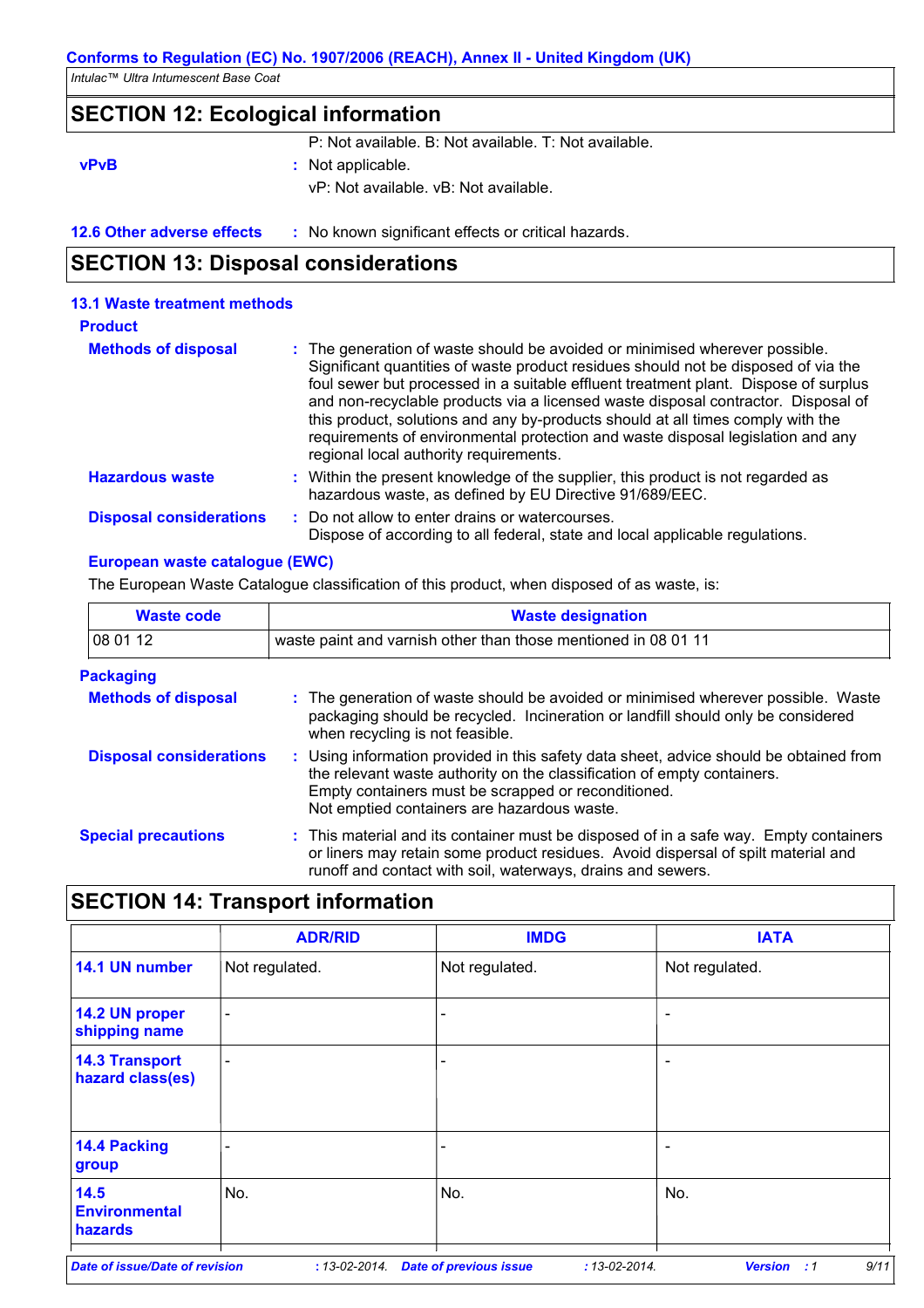## **SECTION 14: Transport information**

| <b>Additional</b> |  |  |
|-------------------|--|--|
| information       |  |  |

```
user
```
**14.6 Special precautions for : Transport within user's premises:** always transport in closed containers that are upright and secure. Ensure that persons transporting the product know what to do in the event of an accident or spillage.

# **SECTION 15: Regulatory information**

**15.1 Safety, health and environmental regulations/legislation specific for the substance or mixture** The information contained in this safety data sheet does not constitute the user's own assessment of workplace risks,

as required by other health and safety legislation. The provisions of the national health and safety at work regulations apply to the use of this product at work.

**CN code :** 3209 10 00

#### **EU Regulation (EC) No. 1907/2006 (REACH)**

## **Annex XIV - List of substances subject to authorisation**

#### **Annex XIV**

None of the components are listed.

**Substances of very high concern**

None of the components are listed.

| None of the components are listed.                                                                                                                       |                                                                                                                                                             |
|----------------------------------------------------------------------------------------------------------------------------------------------------------|-------------------------------------------------------------------------------------------------------------------------------------------------------------|
| <b>Annex XVII - Restrictions</b><br>on the manufacture,<br>placing on the market<br>and use of certain<br>dangerous substances,<br>mixtures and articles | : Not applicable.                                                                                                                                           |
| <b>Other EU regulations</b>                                                                                                                              |                                                                                                                                                             |
| <b>VOC for Ready-for-Use</b><br><b>Mixture</b>                                                                                                           | : IIA/i. One-pack performance coatings. EU limit value for this product : 140g/l (2007)<br>140g/l (2010.)<br>This product contains a maximum of 45 g/l VOC. |
| <b>Europe inventory</b>                                                                                                                                  | : All components are listed or exempted.                                                                                                                    |
| <b>National regulations</b>                                                                                                                              |                                                                                                                                                             |
| <b>15.2 Chemical Safety</b><br>Assessment                                                                                                                | : This product contains substances for which Chemical Safety Assessments are still<br>required.                                                             |

## **SECTION 16: Other information**

 $\nabla$  Indicates information that has changed from previously issued version.

| <b>Abbreviations and acronyms : ATE = Acute Toxicity Estimate</b> |                                                                               |
|-------------------------------------------------------------------|-------------------------------------------------------------------------------|
|                                                                   | CLP = Classification, Labelling and Packaging Regulation [Regulation (EC) No. |
|                                                                   | 1272/2008]                                                                    |
|                                                                   | DMEL = Derived Minimal Effect Level                                           |
|                                                                   | DNEL = Derived No Effect Level                                                |
|                                                                   | EUH statement = CLP-specific Hazard statement                                 |
|                                                                   | PBT = Persistent, Bioaccumulative and Toxic                                   |
|                                                                   | PNEC = Predicted No Effect Concentration                                      |
|                                                                   | <b>RRN = REACH Registration Number</b>                                        |
|                                                                   | vPvB = Very Persistent and Very Bioaccumulative                               |

#### **Procedure used to derive the classification according to Regulation (EC) No. 1272/2008 [CLP/GHS]**

| <b>Classification</b>                                  |            |                                      | <b>Justification</b> |                     |                    |  |       |
|--------------------------------------------------------|------------|--------------------------------------|----------------------|---------------------|--------------------|--|-------|
| Not classified.                                        |            |                                      |                      |                     |                    |  |       |
| <b>Full text of abbreviated H</b><br><b>statements</b> | $\pm$ H225 | Highly flammable liquid and vapour.  |                      |                     |                    |  |       |
| Date of issue/Date of revision                         |            | : 13-02-2014. Date of previous issue |                      | $: 13 - 02 - 2014.$ | <b>Version</b> : 1 |  | 10/11 |